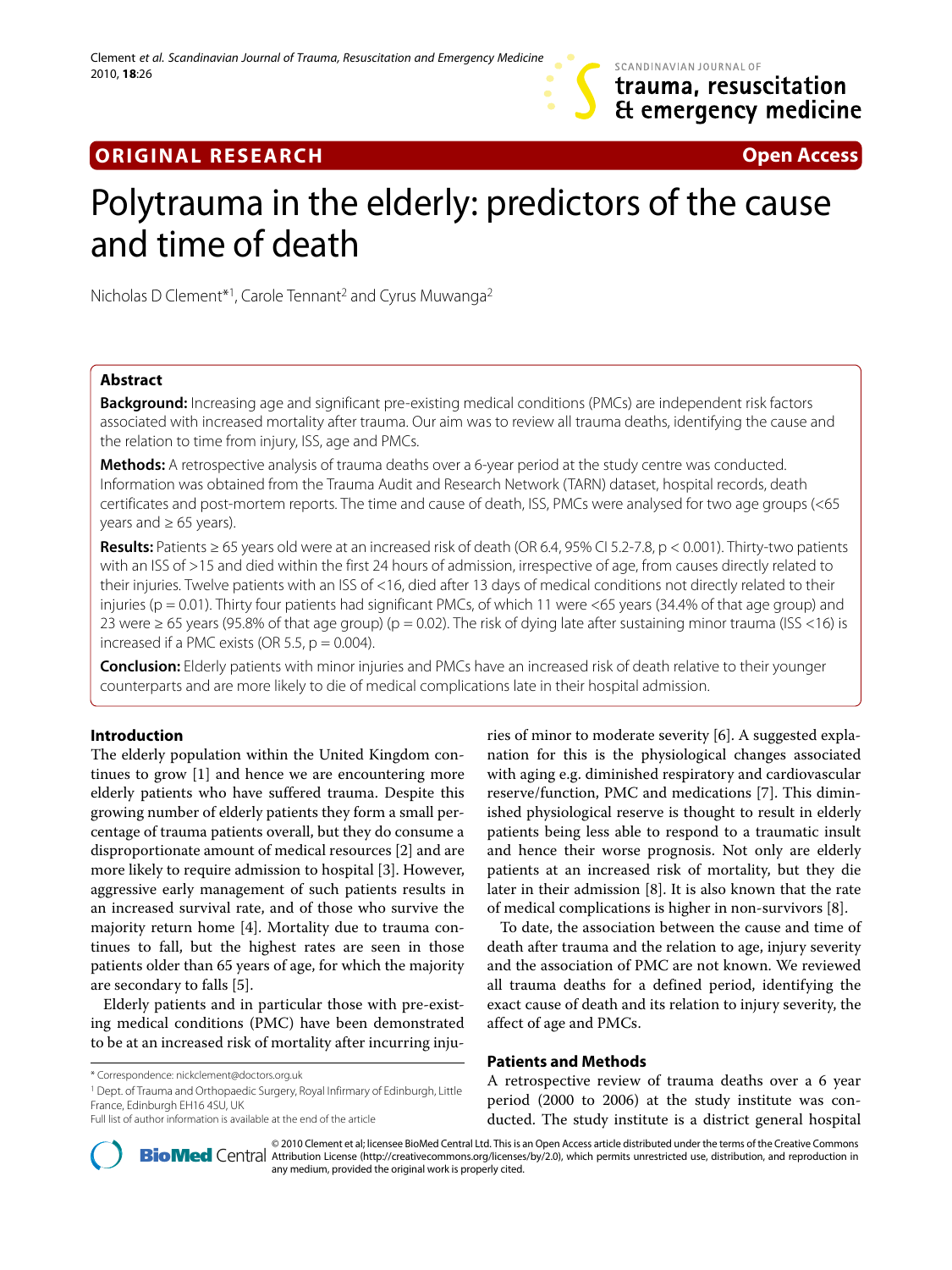with a patient population of 300,000 [\[9](#page-6-4)] and is the only hospital for the catchment area receiving all trauma patients. Our unit has prospectively submitted trauma data to the Trauma Audit and Research Network (TARN) group since 2000, employing a trained data analyst to compile and submit all information, of which completion is of high quality [\[10](#page-6-5)]. Trauma deaths were identified using the TARN dataset and their hospital records were reviewed. Information was obtained from the TARN dataset, with regard to national, other district general hospitals and neurosurgical centers, allowing a comparison to be made with the study institute.

TARN was founded in 1989 and is an on going trauma epidemiology study [[11\]](#page-6-6). Approximately half of all trauma-receiving hospitals in England and Wales currently submit information regarding the trauma patients they manage. Criteria for submission to this data set are: 1. Length of hospital stay of 72 hours or more, 2. Transfer to specialist centre for extended trauma care, 3. Admission to intensive care, or 4. Death occurring in hospital irrespective of cause. Patients with an isolated simple injury, including fracture neck of femur in those greater than 65 years, are excluded from the database. Each patient has an injury severity score (ISS), assigned according to their anatomic injury and a predicted survival score assigned by trained coders at the network centre [[10\]](#page-6-5). TARN has ethical approval for research on anonymised data through the patient information access group (PIAG3-04(E)2006).

Previous authors have defined their elderly population as those patients aged at least 65 years of age [[4,](#page-5-3)[8](#page-6-3)]. Giannoudis et al demonstrated a variation in time of death after injury between the younger and older age groups [[8\]](#page-6-3). The deaths were segregated into two groups <65 years and  $\geq 65$  years and was further divided into three subgroups relating to time of death after admission (Figure [1](#page-2-0)): <2 days, 2-13 days and >13 days. ISS were stratified into three range groups (ISS: 1-15, 16-24, >24) for each age group and analysed according to the time of death. The cause of death that was given on the death certificate was recorded, and confirmed or refuted with a postmortem report, if carried out.

PMCs were identified from the TARN dataset and confirmed and amended as appropriate on review of the medical notes. PMC(s) are recorded as free text and coded by the TARN office using a list of common conditions, which has previously been described [\[6](#page-6-1)]. Those patients with no PMCs were identified as "none".

SPSS 16 software was used for statistical analysis [\[12](#page-6-7)]. Mann-Whitney U tests were used to compare those with and without PMCs for age and ISS. Dichotomous variables were assessed using Fishers exact test. Multiple logistic regression analysis was used to predict mortality adjusting for ISS, age and hospital type. Statistical signifi-

cance was assumed at the p < 0.05 level. Primary outcome was time and cause of death according to age, ISS and PMC.

# **Results**

# **Comparability of data**

Analysis of the demographic data and ISS for both national and the study centre revealed no statistical significant difference. However, a difference was observed in the  $\geq 65$  years group (Table 1), the study centre cohort had a greater proportion of patients suffering an ISS of 16 to 24 and a female preponderance. A significant difference was observed for the ISS and predicted survival scores between the <65 year olds and those  $\geq$  65 years old, with a mean score of 30.7 versus 20.5 and 41% versus 47% respectively ( $p < 0.001$ ).

Using all other district general hospitals submitting data to TARN as a baseline the odds of death within the study centre adjusting for age and ISS were significantly reduced (OR 0.7, 95% CI 0.52-0.97 p = 0.03).

## **Study cohort**

One thousand nine hundred and twenty patients were submitted from the study centre to the TARN dataset during the study period. There was no significant difference observed for admission and inter-hospital transfer between the study centre and other district general hospitals, but the readmission figures are significantly lower for our centre  $(p = 0.03)$ .

## **Mortality**

There were 56 deaths, of which  $24/462$  (5.2%) were  $\geq 65$ years and  $32/1458$  (2.2%) were <65 years (p = 0.01). The average annual mortality rate for all units submitting data to TARN (excluding the study centre) was 5.8% (5316/ 92084) and for the study centre was 2.9%. Three patients, all of which were aged <65 years old, sustained penetrating injuries and all of died within 24 hours of admission. Table 2 illustrates the unadjusted mortality according to age group for both national units and the study centre.

#### **Age, time of death and ISS**

Thirty-two patients (57.1% of all patients) with an assigned ISS of >15 died within the first 24 hours of admission to our unit (Figure [1\)](#page-2-0). The cause of death was directly related to the trauma insult. Twelve patients  $(21.4\% \text{ of all patients})$  with an assigned ISS of <16, died after 13 days from admission, of which all died of medical conditions not directly related to their injuries (Table 3). The pattern of death in relation to age and time from admission is summarised in Figure [2](#page-3-0), from which two peaks are observed: early  $(< 2 \text{ days})$  and late  $(> 13 \text{ days})$ . The early peak mainly consists of those patients <65 years, but this is reversed in the late peak with the majority of patients being ≥ 65 years ( $p = 0.01$ ).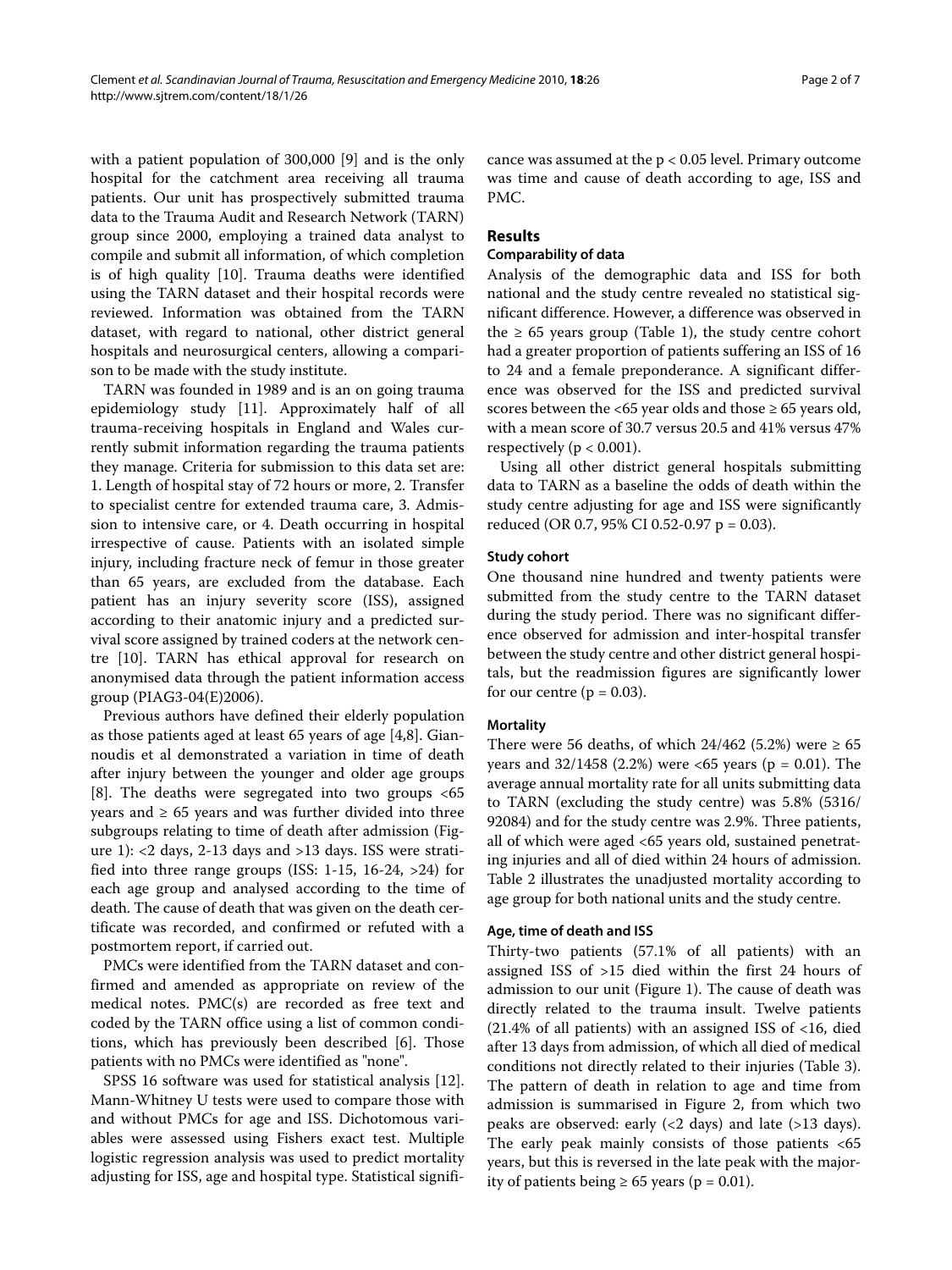<span id="page-2-0"></span>

# **Table 1: Case mix comparison of patients ≥ 65 years for both the TARN dataset and the study centre (SC).**

|                        | SC       | <b>TARN</b> | p-value |
|------------------------|----------|-------------|---------|
| <b>Median Age</b>      | 76.4 Yrs | 77.6 Yrs    | 0.9     |
| <b>25th Percentile</b> | 71.4 Yrs | 70.6 Yrs    | 0.8     |
| <b>75th Percentile</b> | 83.7 Yrs | 82.3 Yrs    | 0.7     |
| <b>Females</b>         | 76.7%    | 70.5%       | 0.05    |
| <b>ISS 1-8</b>         | 18.6%    | 20.1%       | 0.9     |
| ISS 9-15               | 67.5%    | 74.3%       | 0.5     |
| ISS 16-24              | 9.3%     | 3.0%        | 0.05    |
| ISS 25-40              | 3.6%     | 1.9%        | 0.2     |
| ISS > 40               | 0.9%     | 0.6%        | 0.3     |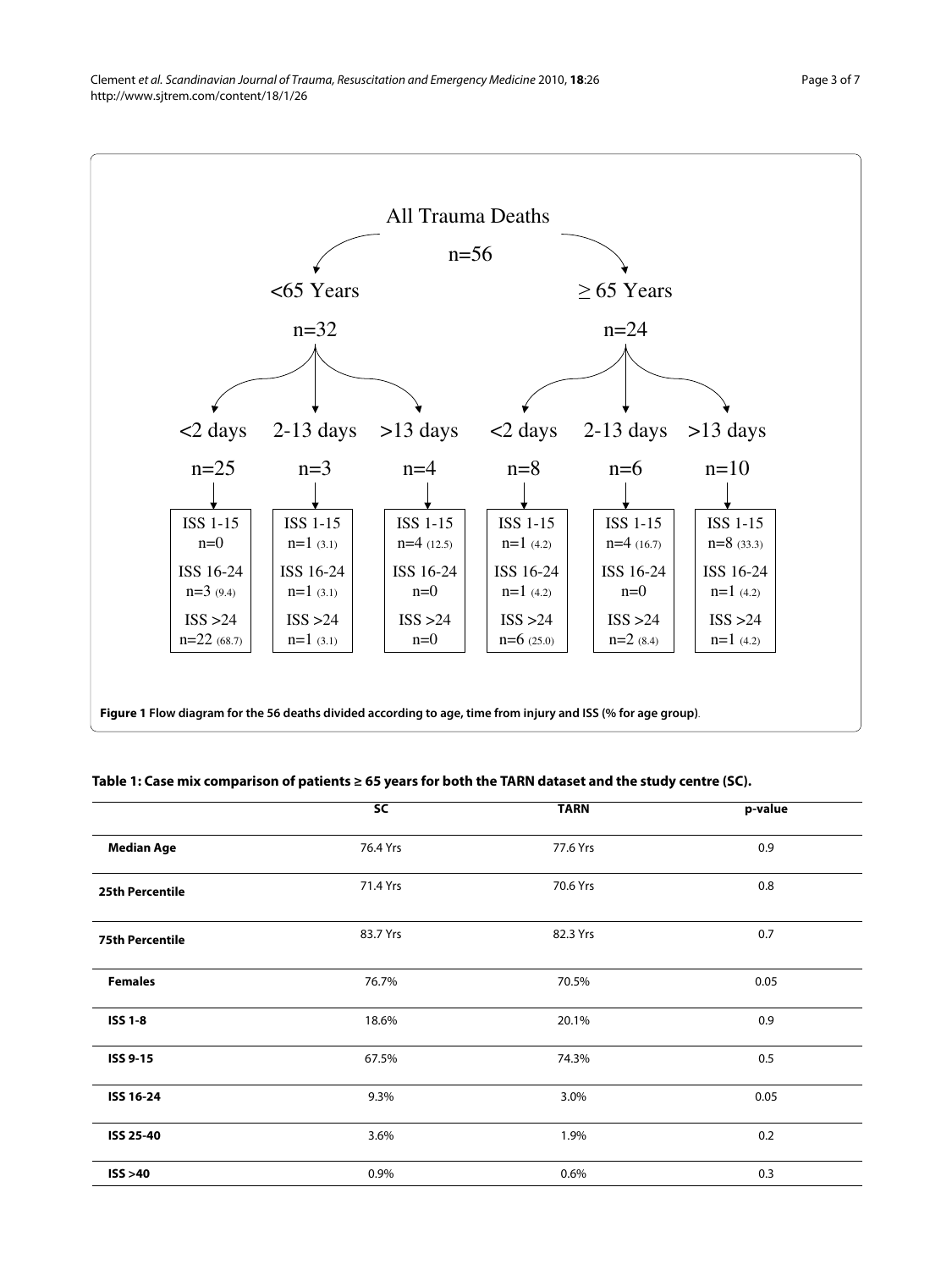|                         | <b>TARN</b><br>$\geq 65$ | SC<br>$\geq 65$ | <b>TARN</b><br>$<$ 65 | SC<br>$65$ |
|-------------------------|--------------------------|-----------------|-----------------------|------------|
| <b>Survivors</b>        | 18845                    | 462             | 59333                 | 1458       |
| <b>Dead</b>             | 2408                     | 24              | 12362                 | 33         |
| <b>Mortality Rate %</b> | 11.3                     | 5.2             | 7.2                   | 2.3        |

**Table 2: Unadjusted mortality according to age for TARN and study centre (SC).**

Twenty two patients <65 years (68.7% of that age group) died within 24 hours of admission after suffering an ISS of >24, with only 4 (12%) patients dying beyond 13 days after suffering an ISS <16 (Figure [3](#page-5-4)). In contrast for patients  $\geq 65$  years only 6 (25% of that age group) died within 24 hrs of admission after suffering an ISS of >24, but 8 (33.3%) patients died beyond 13 days after suffering an ISS <16 (Figure [3\)](#page-5-4). This difference was statistically significant ( $p = 0.01$ ). Figure [1](#page-2-0) summarises the time of death after admission and ISS stratification for each age group.

Using the entire TARN dataset the risk of death was found to relate to the ISS, with a score of 1 to 8 taken as a baseline, using multivariate analysis (age, gender, PMC). The odds of death increased with worsening ISS:

- 9 to 15 OR 1.2, 95% CI 0.85-1.6,  $p = 0.333$
- 16 to 24 OR 7.4, 95% CI 5.2-10.6, p < 0.001
- >24 OR 52.4, 95% CI 37.4-7.8, p < 0.001

Mortality was associated with age, those patients  $\geq 65$ years old were at an increased risk of death relative to those <65 years old (OR 6.4, 95% CI 5.2-7.8, p < 0.001).

#### **PMC**

Thirty four patients had significant PMCs, of which 11 were <65 years (34.4% of that age group) and 23 were  $\geq 65$ years (95.8% of that age group) ( $p = 0.02$ ). There were 12 patients in total that died beyond 13 days who had sustained relatively minor injuries (ISS<16), all of which had PMC. The majority (66.6%) of this group consisted of patients'  $\geq 65$  years, and three of those <65 years were >50 yrs with multiple PMC. Hence, the risk of dying late after sustaining minor trauma is increased if a PMC exists (OR 5.5, p = 0.004). Of the twelve that died beyond 13 days with minor trauma the commonest cause of death was pneumonia (6/12, 50%). Each patient received a physician review during his or her admission. All but one had deterioration of physiological observations 72 hours prior to death, however death was not averted despite medical intervention.

# **Discussion**

We have shown that patients with minor injuries (ISS <16) and PMC are at an increased risk of late death from medical complications that are not directly related to their original injury.

The transfer of patients out with the study centre may be the reason for the overall low mortality observed in our unit. However, many district general hospitals have the same transfer arrangement and had a higher mortality rate during the study period [\[10](#page-6-5)]. We believe our units care is equal to that of any district general hospital and our case-mix is similar to that experienced across the UK and Europe.

Those patients with a high ISS died early during their admission (<48 hours) and those with a low ISS died late in their admission (>13 days). Patients that died early did so because of their trauma insult which is reflected by a high ISS, but those dying late do so because of medical complications. These medical complications in our cohort occurred in patients with significant PMC's, of which the majority were  $\geq 65$  years old. It is already known that mortality is predicted by ISS and medical complications in older patients [\[13](#page-6-8)], of which infections and chest complications are twice as common and dysrhythmias five times more frequent [[14\]](#page-6-9). Age alone has been illustrated as an independent risk factor for mortality [\[15\]](#page-6-10). Also, the presence of PMC increases the odds of experiencing a complication to over threefold [\[16](#page-6-11)]. The

<span id="page-3-0"></span>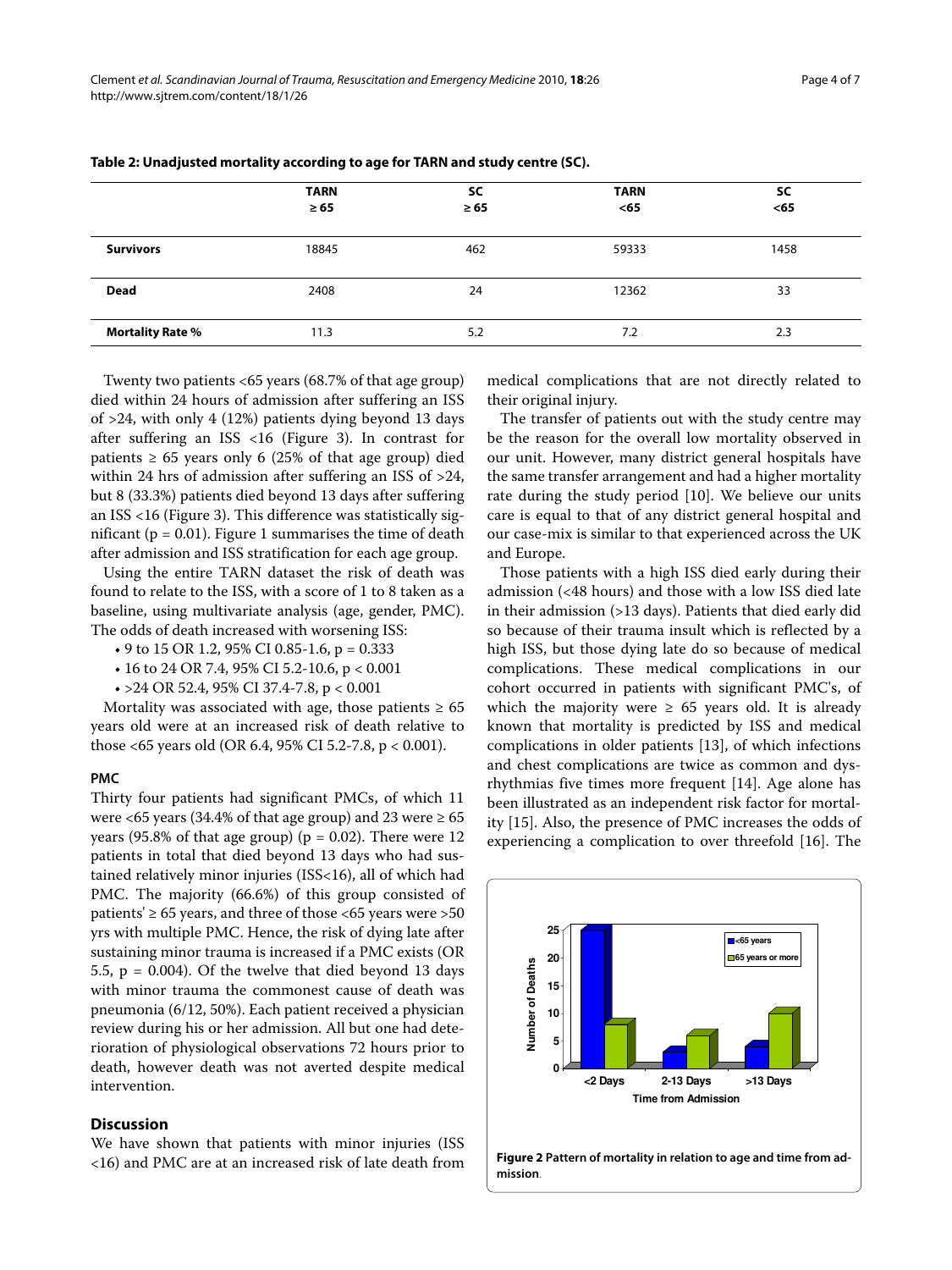| <b>Patient Age Yrs</b> | <b>ISS</b> | <b>Predicted Survival</b> | <b>Stay</b> | <b>Cause of Death as per Death</b><br>Certificate*                                                       |
|------------------------|------------|---------------------------|-------------|----------------------------------------------------------------------------------------------------------|
| 38                     | 4          | 99%                       | 22 days     | 1a Bilateral PE 1b Antemortem<br>thrombosis of popliteal vein                                            |
| 53                     | 9          | 98%                       | 21 days     | 1a Bronchopneumonia<br>2 Femur fracture, Korsakoffs disease                                              |
| 56                     | 9          | 97%                       | 34 days     | 1a Pneumonia 1b Fractured neck<br>fracture<br>2 Alcohol excess, Epilepsy                                 |
| 62                     | 9          | 99%                       | 29 days     | 1a Acute Myocardial infarction 1b<br>Arteriosclerosis 1c Coronary Heart<br><b>Disease</b>                |
| 69                     | 9          | 98%                       | 15 days     | 1a Left basal pneumonia 1b COPD                                                                          |
| 71                     | 9          | 98%                       | 24 days     | 1a COPD 1b Bronchopneumonia 1c<br>Pneumothorax 2 Fractured neck of<br>humerus and metatarsal bilaterally |
| 77                     | 9          | 92%                       | 24 days     | 1a Bronchopneumonia                                                                                      |
| 78                     | 9          | 94%                       | 40 days     | 1a Non Hodgkin's lymphoma                                                                                |
| 79                     | 9          | 95%                       | 26 days     | 1a Left ventricular failure 1b<br>Ischaemic heart disease 2 Sigmoid<br>cancer 2b COPD                    |
| 84                     | 8          | 93%                       | 55 days     | 1a Respiratory failure 1b Pneumonia                                                                      |
| 87                     | 9          | 92%                       | 15 days     | 1a Congestive cardiac failure 1b<br>Bronchopneumonia 1c COPD                                             |
| 90                     | 9          | 94%                       | 33 days     | 1a Left ventricular failure<br>2 Fractured left shaft of femur                                           |

# **Table 3: Patients who died beyond 13 days with an ISS of <16.**

\*A death certificate in the UK is completed by a medical doctor and has two parts: part 1 being the cause of death which is split into a (1a), being the exact cause, b (1b) the disease that lead to a, and c (1c) the disease that lead to b, part 2 is contributing, but not directly causing death.

COPD = Chronic Obstructive Pulmonary Disease

combination of age and PMC is additive, with worsening mortality risk [[6](#page-6-1)].

Hollis et al have demonstrated that PMCs and increasing age are independent risk factors of mortality after trauma [\[6](#page-6-1)]. However, this increased risk diminishes with escalating ISS and is no longer statistically significant at with scores >24, which may suggest the trauma insult causes death before medical complications ensue. This trend could be due to these risk factors predisposing

them to medical complications, which are not directly related to their trauma insult, after sustaining minor to moderate injuries. Our study supports this theory, demonstrating irrespective of age after sustaining a severe trauma insult the majority who die do so within 48 hours, but elderly patients with PMC die of medical complications not directly related to the initial trauma insult late in their admission after suffering injuries that they may be expect to survive with low ISS and high predicted sur-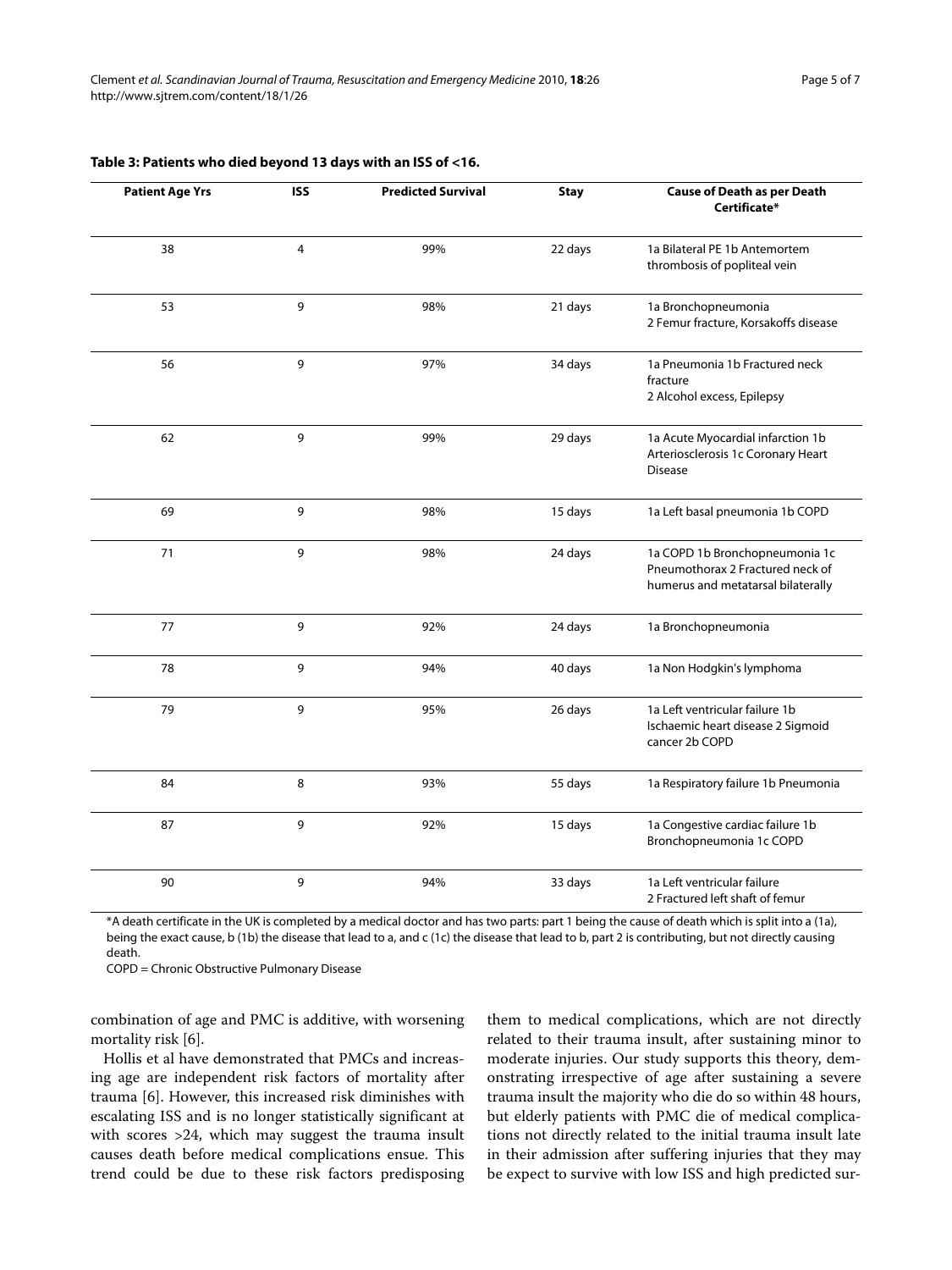Page 6 of 7

vival scores. It may be that early medical/physician intervention may avert these late deaths due to medical complications, and patients older than 65 years with PMC could be targeted with early physician input.

Early intensive monitoring, evaluation and resuscitation of elderly patients improve survival after trauma [\[17](#page-6-12)]. This costly medical support is justified with few requiring nursing home care on discharge and the majority returning home [[18\]](#page-6-13). It was first suggested by Richmond et al that a care of the elderly consultation service could be an important addition to the trauma team, optimising PMC and managing medical complications that arise [[16](#page-6-11)]. This was confirmed by Fallon et al who demonstrated improved medical care in elderly patients after review by a physician, addressing new and existing medical issues and reducing hospital acquired complications, such as functional decline, falls, delirium and death [[19\]](#page-6-14).

A recent study comparing the differences between severely (ISS >15) injured patients older that 65 years old and those less than 65 years old found that in contrast to younger patients despite normal physiological parameters on admission the older age group was at an increased risk of inpatient mortality [\[8](#page-6-3)]. Due to this phenomenon the authors suggest it may be difficult to predict which older patients would benefit from aggressive monitoring and management. The authors hypothesise the observed discrepancy may relate to PMC, which were not analysed in their study. Our study supports this theory identifying those patients with PMC being at an increase risk of inpatient mortality that is independent of age, and so would need to be accounted for in statistical analysis of physiological parameters. They also observed that older patients tended to die later in their admission, a trend that we have also demonstrated.

<span id="page-5-4"></span>

**Figure 3 Deaths of patients <65 and ≥ 65 years of age in relation to time from admission**.

The question remains of how we can identify those patients with an increased risk of death late in their admission after sustaining minor to moderate trauma? Skaga et al described using the American Society of Anesthesiologists (ASA) Physical Status classification to predict mortality, finding it to be an independent predictor [\[20](#page-6-15)]. We retrospectively assigned a pre-injury ASA score [\[21](#page-6-16)] to the 12 individuals that died beyond 13 days after injury with an ISS of <16. All except one had an ASA score of 3, which is associated with an increased risk of mortality (adjusted OR 2.25) [[20](#page-6-15)]. More specifically for patients with an ISS of <16, mortality increases from <1% in those with an ASA grade of one to approximately 8% in those with as ASA grade of 3 or 4.20 In conjunction with other risk factors for morality, the ASA grade could be used to identify those individuals most at risk and early intervention may avert later death.

# **Conclusion**

Elderly patients with minor injuries and PMCs have an increased risk of death relative to their younger counterparts and are more likely to die of medical complications late in their hospital admission.

# **Conflict of interests**

The authors declare that they have no competing interests.

## **Authors' contributions**

CT complied the patient information for the TARN database, and identified all patients involved in this study. Furthermore she retrieved all death certificates and post-mortem reports. SM was the senior author and gave direction for the study, being the TARN director at the study institute. He was also involved in editing final composition of the paper. NC reviewed all notes and performed statistical analysis, and was the main author of the paper. All authors have read and approved the final manuscript.

#### **Acknowledgements**

All authors would like to thank the TARN team and especially Maralyn Woodford (Executive director of TARN) for their co-operation and help in collecting and analysing the presented data.

#### **Author Details**

1Dept. of Trauma and Orthopaedic Surgery, Royal Infirmary of Edinburgh, Little France, Edinburgh EH16 4SU, UK and 2Dept. of Accident and Emergency, City Hospitals Sunderland NHS Trust, Sunderland Royal Hospital, Kayll Road, Sunderland, SR4 7TP, UK

#### Received: 18 February 2010 Accepted: 13 May 2010 Published: 13 May 2010

#### **References**

- <span id="page-5-0"></span>1. Office of national statistics [[http://www.statistics.gov.uk/cci/](http://www.statistics.gov.uk/cci/nugget.asp?id=949) [nugget.asp?id=949](http://www.statistics.gov.uk/cci/nugget.asp?id=949)]. date last accessed 17th April 2010
- <span id="page-5-1"></span>2. MacKenzie EJ, Morris JA, Smith GS, Fahey M: Acute hospital costs of trauma in the United States: implications for regionalized systems of care**.** Journal of Trauma 1990, 30:1096-103.
- <span id="page-5-2"></span>3. Court-Brown CM, Clement N: Four score years and ten An analysis of the epidemiology of fractures in the very elderly**[.](http://www.ncbi.nlm.nih.gov/entrez/query.fcgi?cmd=Retrieve&db=PubMed&dopt=Abstract&list_uids=19596316)** Injury 2009, 40:1111-4.
- <span id="page-5-3"></span>4. Broos PL, D'Hoore A, Vanderschot P, Rommens PM, Stappaerts KH: Multiple trauma in elderly patients. Factors influencing outcome: importance of aggressive care**.** Injury 1993, 24:365-8.